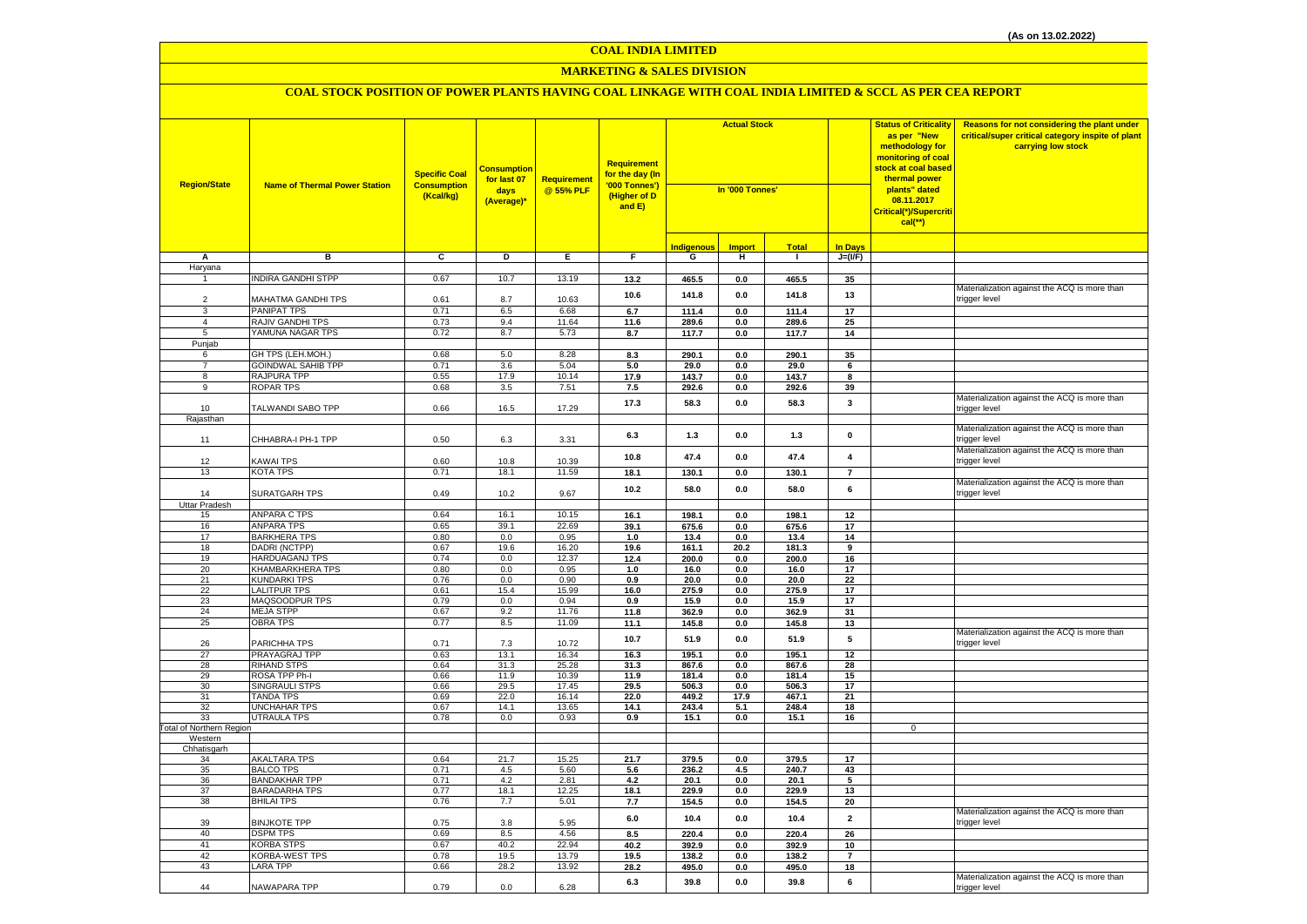#### **MARKETING & SALES DIVISION**

| <b>Region/State</b>     | <b>Name of Thermal Power Station</b>    | <b>Specific Coal</b><br><b>Consumption</b><br>(Kcal/kg) | <b>Consumption</b><br>for last 07<br>days<br>(Average)* | <b>Requirement</b><br>@ 55% PLF | <b>Requirement</b><br>for the day (In<br>'000 Tonnes')<br>(Higher of D<br>and E) | <b>Actual Stock</b><br>In '000 Tonnes' |               |               |                         | <b>Status of Criticality</b><br>as per "New<br>methodology for<br><mark>monitoring of coal</mark><br><mark>stock at coal based</mark><br>thermal power<br>plants" dated<br>08.11.2017<br>Critical(*)/Supercriti<br>$cal$ (**) | Reasons for not considering the plant under<br>critical/super critical category inspite of plant<br>carrying low stock |
|-------------------------|-----------------------------------------|---------------------------------------------------------|---------------------------------------------------------|---------------------------------|----------------------------------------------------------------------------------|----------------------------------------|---------------|---------------|-------------------------|-------------------------------------------------------------------------------------------------------------------------------------------------------------------------------------------------------------------------------|------------------------------------------------------------------------------------------------------------------------|
|                         |                                         |                                                         |                                                         |                                 |                                                                                  | <b>Indigenous</b>                      | <b>Import</b> | <b>Total</b>  | <b>In Days</b>          |                                                                                                                                                                                                                               |                                                                                                                        |
| A                       | в                                       | ट                                                       | Þ                                                       | Е.                              | F.                                                                               | G                                      | н             | $\mathbf{I}$  | $J=(VF)$                |                                                                                                                                                                                                                               |                                                                                                                        |
|                         |                                         |                                                         |                                                         |                                 | 8.6                                                                              | 164.1                                  | 0.0           | 164.1         | 19                      |                                                                                                                                                                                                                               |                                                                                                                        |
| 45<br>46                | <b>PATHADI TPP</b><br><b>SIPAT STPS</b> | 0.65<br>0.68                                            | 8.6<br>31.0                                             | 5.18<br>26.62                   | 31.0                                                                             | 773.7                                  | 0.0           | 773.7         | 25                      |                                                                                                                                                                                                                               |                                                                                                                        |
|                         |                                         |                                                         |                                                         |                                 |                                                                                  |                                        |               |               |                         |                                                                                                                                                                                                                               | Materialization against the ACQ is more than                                                                           |
| 47                      | <b>TAMNAR TPP</b>                       | 0.84                                                    | 31.3                                                    | 26.52                           | 31.3                                                                             | 95.2                                   | 0.0           | 95.2          | 3                       |                                                                                                                                                                                                                               | trigger level                                                                                                          |
|                         |                                         |                                                         |                                                         |                                 | 15.9                                                                             | 99.0                                   | 0.0           | 99.0          | 6                       |                                                                                                                                                                                                                               | Materialization against the ACQ is more than                                                                           |
| 48                      | <b>JCHPINDA TPP</b>                     | 0.75                                                    | 15.9                                                    | 14.22                           |                                                                                  |                                        |               |               |                         |                                                                                                                                                                                                                               | trigger level                                                                                                          |
| Gujarat<br>49           | <b>GANDHI NAGAR TPS</b>                 | 0.69                                                    | 9.0                                                     | 5.71                            | 9.0                                                                              | 57.4                                   | 0.0           | 57.4          | 6                       |                                                                                                                                                                                                                               |                                                                                                                        |
|                         |                                         |                                                         |                                                         |                                 |                                                                                  |                                        |               |               |                         |                                                                                                                                                                                                                               | Materialization against the ACQ is more than                                                                           |
| 50                      | SABARMATI (D-F STATIONS)                | 0.57                                                    | 4.4                                                     | 2.74                            | 4.4                                                                              | 11.2                                   | 79.2          | 90.4          | $\overline{7}$          |                                                                                                                                                                                                                               | trigger level                                                                                                          |
|                         |                                         |                                                         |                                                         |                                 |                                                                                  |                                        |               |               | 6                       |                                                                                                                                                                                                                               | Materialization against the ACQ is more than                                                                           |
| 51                      | UKAI TPS                                | 0.67                                                    | 13.0                                                    | 9.85                            | 13.0                                                                             | 81.9                                   | 0.0           | 81.9          |                         |                                                                                                                                                                                                                               | rigger level                                                                                                           |
|                         |                                         |                                                         |                                                         |                                 | 22.6                                                                             | 74.3                                   | 0.0           | 74.3          | $\mathbf{3}$            |                                                                                                                                                                                                                               | Materialization against the ACQ is more than                                                                           |
| 52                      | <b>WANAKBORI TPS</b>                    | 0.67                                                    | 22.6                                                    | 20.22                           |                                                                                  |                                        |               |               |                         |                                                                                                                                                                                                                               | trigger level                                                                                                          |
| Madhya Pradesh<br>53    | AMARKANTAK EXT TPS                      | 0.65                                                    | 2.9                                                     | 1.80                            | 2.9                                                                              | 28.5                                   | 0.0           | 28.5          | 10                      |                                                                                                                                                                                                                               |                                                                                                                        |
| 54                      | ANUPPUR TPP                             | 0.65                                                    | 12.4                                                    | 10.31                           | 12.4                                                                             | 236.0                                  | 0.0           | 236.0         | 19                      |                                                                                                                                                                                                                               |                                                                                                                        |
| 55                      | <b>BINA TPS</b>                         | 0.74                                                    | 2.5                                                     | 4.88                            | 4.9                                                                              | 114.3                                  | 0.0           | 114.3         | 23                      |                                                                                                                                                                                                                               |                                                                                                                        |
| 56                      | <b>GADARWARA TPP</b>                    | 0.66                                                    | 18.9                                                    | 13.93                           | 18.9                                                                             | 186.3                                  | 11.1          | 197.4         | 10                      |                                                                                                                                                                                                                               |                                                                                                                        |
| 57                      | KHARGONE STPP                           | 0.60                                                    | 13.8                                                    | 10.45                           | 13.8                                                                             | 182.5                                  | 0.0           | 182.5         | 13                      |                                                                                                                                                                                                                               |                                                                                                                        |
| 58                      | SANJAY GANDHI TPS                       | 0.82                                                    | 18.7                                                    | 14.57                           | 18.7                                                                             | 68.0                                   | 0.0           | 68.0          | $\overline{4}$          |                                                                                                                                                                                                                               | Non payment of dues                                                                                                    |
| 59                      | SATPURA TPS                             | 0.67                                                    | 7.1                                                     | 11.79                           | 11.8                                                                             | 74.7                                   | 0.0           | 74.7          | 6                       |                                                                                                                                                                                                                               | Non Payment of Dues                                                                                                    |
| 60                      | <b>SEIONI TPP</b>                       | 0.64                                                    | 8.4                                                     | 5.06                            | 8.4                                                                              | 184.4                                  | 0.0           | 184.4         | 22                      |                                                                                                                                                                                                                               |                                                                                                                        |
| 61                      | SHREE SINGAJI TPP                       | 0.71                                                    | 29.7                                                    | 23.50                           | 29.7                                                                             | 129.3                                  | 0.0           | 129.3         | $\overline{\mathbf{4}}$ |                                                                                                                                                                                                                               | Non Payment of Dues                                                                                                    |
| 62                      | <b>VINDHYACHAL STPS</b>                 | 0.69                                                    | 66.5                                                    | 43.60                           | 66.5                                                                             | 1318.8                                 | 0.0           | 1318.8        | 20                      |                                                                                                                                                                                                                               |                                                                                                                        |
| Maharashtra             |                                         |                                                         |                                                         |                                 |                                                                                  |                                        |               |               |                         |                                                                                                                                                                                                                               |                                                                                                                        |
|                         |                                         |                                                         |                                                         |                                 | 20.1                                                                             | 18.7                                   | 0.0           | 18.7          | $\mathbf{1}$            |                                                                                                                                                                                                                               | Materialization against the ACQ is more than                                                                           |
| 63                      | AMRAVATI TPS                            | 0.62                                                    | 20.1                                                    | 11.07                           |                                                                                  |                                        |               |               |                         |                                                                                                                                                                                                                               | trigger level<br>Non payment of dues                                                                                   |
| 64                      | <b>BHUSAWAL TPS</b>                     | 0.72                                                    | 11.6                                                    | 11.44                           | 11.6                                                                             | 47.0                                   | 0.0           | 47.0          | 4                       |                                                                                                                                                                                                                               |                                                                                                                        |
| 65                      | <b>BUTIBORI TPP</b>                     | 0.67                                                    | 0.0                                                     | 5.31                            | 5.3                                                                              | 59.7                                   | 0.0           | 59.7          | 11                      |                                                                                                                                                                                                                               |                                                                                                                        |
| 66                      | CHANDRAPUR(MAHARASHTRA) STPS            | 0.78                                                    | 40.6                                                    | 30.17                           | 40.6                                                                             | 135.4                                  | $0.0\,$       | 135.4         | $\mathbf{3}$            |                                                                                                                                                                                                                               | Non payment of dues                                                                                                    |
| 67                      | DAHANU TPS                              | 0.62                                                    | 5.2                                                     | 4.09                            | 5.2                                                                              | 7.2                                    | 0.0           | 7.2           | $\mathbf{1}$            |                                                                                                                                                                                                                               | Materialization against the ACQ is more than<br>rigger level                                                           |
|                         |                                         |                                                         |                                                         |                                 |                                                                                  |                                        |               |               |                         |                                                                                                                                                                                                                               | Materialization against the ACQ is more than                                                                           |
| 68                      | DHARIWAL TPP                            | 0.67                                                    | 8.1                                                     | 5.34                            | 8.1                                                                              | 10.1                                   | 0.0           | 10.1          | $\mathbf{1}$            |                                                                                                                                                                                                                               | rigger level                                                                                                           |
|                         |                                         |                                                         |                                                         |                                 | 7.4                                                                              | 4.3                                    | 0.0           | 4.3           | $\mathbf{1}$            |                                                                                                                                                                                                                               | Materialization against the ACQ is more than                                                                           |
| 69                      | GMR WARORA TPS                          | 0.67                                                    | 7.4                                                     | 5.29                            |                                                                                  |                                        |               |               |                         |                                                                                                                                                                                                                               | trigger level                                                                                                          |
| 70                      | KHAPARKHEDA TPS                         | 0.89                                                    | 18.4                                                    | 15.72                           | 18.4                                                                             | 305.9                                  | 0.0           | 305.9         | 17                      |                                                                                                                                                                                                                               |                                                                                                                        |
| 71                      | <b>KORADI TPS</b>                       | 0.76                                                    | 31.4                                                    | 22.08                           | 31.4                                                                             | 112.2                                  | 0.0           | 112.2         | $\pmb{4}$               |                                                                                                                                                                                                                               | Non payment of dues                                                                                                    |
| 72                      | <b>MAUDA TPS</b>                        | 0.70                                                    | 18.6                                                    | 21.29                           | 21.3                                                                             | 582.8                                  | 1.5           | 584.4         | $\overline{27}$         |                                                                                                                                                                                                                               |                                                                                                                        |
| 73                      | <b>NASIK TPS</b>                        | 0.81                                                    | 6.0                                                     | 6.72                            | 6.7                                                                              | 10.6                                   | $0.0\,$       | 10.6          | $\overline{\mathbf{2}}$ |                                                                                                                                                                                                                               | Non payment of dues                                                                                                    |
| 74                      | <b>PARAS TPS</b>                        | 0.74                                                    | 6.9                                                     | 4.90                            | 6.9                                                                              | 31.2                                   | 0.0           | 31.2          | 5                       |                                                                                                                                                                                                                               | Non payment of dues                                                                                                    |
| 75<br>76                | PARLI TPS<br><b>SOLAPUR STPS</b>        | 0.67<br>0.56                                            | 6.6<br>12.1                                             | 6.65<br>9.73                    | 6.7<br>12.1                                                                      | 17.0<br>156.7                          | 0.0<br>0.0    | 17.0<br>156.7 | 3<br>13                 |                                                                                                                                                                                                                               | Non payment of dues                                                                                                    |
|                         |                                         |                                                         |                                                         |                                 |                                                                                  |                                        |               |               |                         |                                                                                                                                                                                                                               | Materialization against the ACQ is more than                                                                           |
| 77                      | <b>TIRORA TPS</b>                       | 0.66                                                    | 44.1                                                    | 28.73                           | 44.1                                                                             | 110.5                                  | $0.0\,$       | 110.5         | $\overline{\mathbf{3}}$ |                                                                                                                                                                                                                               | trigger level                                                                                                          |
| 78                      | WARDHA WARORA TPP                       | 0.66                                                    | 5.0                                                     | 4.71                            | 5.0                                                                              | 97.5                                   | 0.0           | 97.5          | 19                      |                                                                                                                                                                                                                               |                                                                                                                        |
| Total of Western Region |                                         |                                                         |                                                         |                                 |                                                                                  |                                        |               |               |                         | $\overline{0}$                                                                                                                                                                                                                |                                                                                                                        |
| Southern                |                                         |                                                         |                                                         |                                 |                                                                                  |                                        |               |               |                         |                                                                                                                                                                                                                               |                                                                                                                        |
| Andhra Pradesh          |                                         |                                                         |                                                         |                                 |                                                                                  |                                        |               |               |                         |                                                                                                                                                                                                                               |                                                                                                                        |
| 79                      | DAMODARAM SANJEEVAIAH TPS               | 0.66                                                    | 14.6                                                    | 13.85                           | 14.6                                                                             | 42.6                                   | 0.0           | 42.6          | 3                       |                                                                                                                                                                                                                               | Materialization against the ACQ is more than<br>trigger level                                                          |
| 80                      | Dr. N.TATA RAO TPS                      | 0.77                                                    | 27.7                                                    | 17.90                           | 27.7                                                                             | 149.8                                  | 0.0           | 149.8         | 5                       |                                                                                                                                                                                                                               |                                                                                                                        |
| 81                      | PAINAMPURAM TPP                         | 0.59                                                    | 16.1                                                    | 10.21                           | 16.1                                                                             | 195.6                                  | 28.7          | 224.3         | ${\bf 14}$              |                                                                                                                                                                                                                               |                                                                                                                        |
|                         |                                         |                                                         |                                                         |                                 |                                                                                  |                                        |               |               |                         |                                                                                                                                                                                                                               | Materialization against the ACQ is more than                                                                           |
| 82                      | RAYALASEEMA TPS                         | 0.76                                                    | 17.5                                                    | 16.60                           | 17.5                                                                             | 46.5                                   | $0.0\,$       | 46.5          | $\mathbf 3$             |                                                                                                                                                                                                                               | trigger level                                                                                                          |
| 83                      | <b>SIMHADRI</b>                         | 0.78                                                    | 28.6                                                    | 20.54                           | 28.6                                                                             | 282.5                                  | 0.0           | 282.5         | 10                      |                                                                                                                                                                                                                               |                                                                                                                        |
| 84                      | <b>SGPL TPP</b>                         | 0.53                                                    | 11.4                                                    | 9.26                            | 11.4                                                                             | 47.0                                   | 138.2         | 185.2         | 16                      |                                                                                                                                                                                                                               |                                                                                                                        |
| 85                      | <b>VIZAG TPP</b>                        | 0.67                                                    | 15.1                                                    | 9.20                            | 15.1                                                                             | 0.0                                    | 0.0           | $0.0\,$       | $\mathbf 0$             |                                                                                                                                                                                                                               |                                                                                                                        |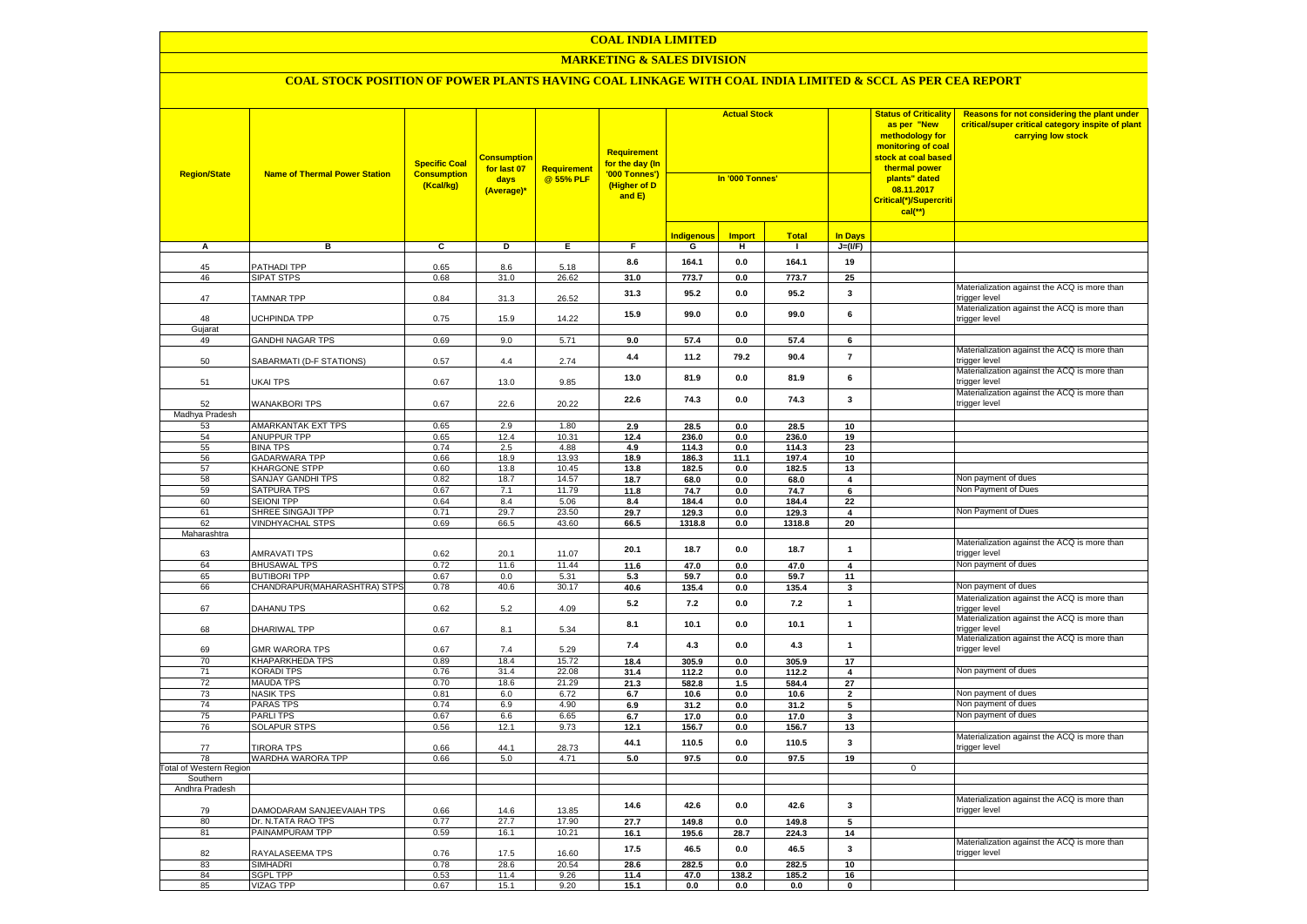#### **MARKETING & SALES DIVISION**

| <b>Region/State</b>             | <b>Name of Thermal Power Station</b>                    | <b>Specific Coal</b><br><b>Consumption</b><br>(Kcal/kg) | <mark>Consumption</mark><br>for last 07<br>days<br>(Average)* | <b>Requirement</b><br>@ 55% PLF | Requirement<br>for the day (In<br>'000 Tonnes')<br>(Higher of D<br>and E) | <b>Actual Stock</b><br>In '000 Tonnes' |               |                |                         | <b>Status of Criticality</b><br>as per "New<br>methodology for<br>monitoring of coal<br>stock at coal based<br>thermal power<br>plants" dated<br>08.11.2017<br>Critical(*)/Supercriti<br>$cal$ (**) | Reasons for not considering the plant under<br>critical/super critical category inspite of plant<br>carrying low stock |
|---------------------------------|---------------------------------------------------------|---------------------------------------------------------|---------------------------------------------------------------|---------------------------------|---------------------------------------------------------------------------|----------------------------------------|---------------|----------------|-------------------------|-----------------------------------------------------------------------------------------------------------------------------------------------------------------------------------------------------|------------------------------------------------------------------------------------------------------------------------|
|                                 |                                                         |                                                         |                                                               |                                 |                                                                           | <mark>Indigenous</mark>                | <b>Import</b> | <b>Total</b>   | <b>In Days</b>          |                                                                                                                                                                                                     |                                                                                                                        |
| A                               | в                                                       | C                                                       | D                                                             | Е.                              | F.                                                                        | G                                      | н             | $\mathbf{I}$   | $J=(VF)$                |                                                                                                                                                                                                     |                                                                                                                        |
| Karnataka                       |                                                         |                                                         |                                                               |                                 |                                                                           |                                        |               |                |                         |                                                                                                                                                                                                     |                                                                                                                        |
| 86                              | <b>BELLARY TPS</b>                                      | 0.63                                                    | 10.5                                                          | 14.23                           | 14.2                                                                      | 51.3                                   | 0.0           | 51.3           | $\overline{\mathbf{4}}$ |                                                                                                                                                                                                     | Materialization against the ACQ is more than<br>trigger level<br>Materialization against the ACQ is more than          |
| 87                              | KUDGI STPP                                              | 0.63                                                    | 19.7                                                          | 19.90                           | 19.9                                                                      | 115.7                                  | 0.0           | 115.7          | 6                       |                                                                                                                                                                                                     | trigger level                                                                                                          |
| 88                              | RAICHUR TPS                                             | 0.66                                                    | 20.3                                                          | 14.98                           | 20.3                                                                      | 63.1                                   | 0.0           | 63.1           | $\mathbf{3}$            |                                                                                                                                                                                                     | Materialization against the ACQ is more than<br>rigger level                                                           |
| 89                              | <b>YERMARUS TPP</b>                                     | 0.62                                                    | 8.3                                                           | 13.09                           | 13.1                                                                      | 37.5                                   | 0.0           | 37.5           | $\mathbf{3}$            |                                                                                                                                                                                                     | Materialization against the ACQ is more than<br>trigger level                                                          |
| <b>Tamil Nadu</b>               |                                                         |                                                         |                                                               |                                 |                                                                           |                                        |               |                |                         |                                                                                                                                                                                                     |                                                                                                                        |
| 90                              | <b>METTUR TPS</b>                                       | 0.81                                                    | 14.5                                                          | 8.98                            | 14.5                                                                      | 34.3                                   | 0.0           | 34.3           | $\overline{2}$          |                                                                                                                                                                                                     | Materialization against the ACQ is more than<br>rigger level                                                           |
| 91                              | METTUR TPS - II                                         | 0.78                                                    | 6.2                                                           | 6.16                            | 6.2                                                                       | 51.0                                   | 0.0           | 51.0           | 8                       |                                                                                                                                                                                                     | Materialization against the ACQ is more than<br>trigger level                                                          |
| 92                              | <b>VORTH CHENNAI TPS</b>                                | 0.82                                                    | 33.0                                                          | 19.78                           | 33.0                                                                      | 118.2                                  | 0.0           | 118.2          | $\overline{\mathbf{4}}$ |                                                                                                                                                                                                     | Materialization against the ACQ is more than<br>trigger level                                                          |
| 93                              | <b>TUTICORIN TPS</b>                                    | 0.96                                                    | 16.3                                                          | 13.31                           | 16.3                                                                      | 105.0                                  | 0.0           | 105.0          | 6                       |                                                                                                                                                                                                     | Materialization against the ACQ is more than<br>rigger level                                                           |
| 94                              | <b>VALLUR TPP</b>                                       | 0.72                                                    | 16.8                                                          | 14.26                           | 16.8                                                                      | 87.0                                   | 0.0           | 87.0           | ${\bf 5}$               |                                                                                                                                                                                                     | Materialization against the ACQ is more than<br>trigger level                                                          |
| Telangana                       |                                                         |                                                         |                                                               |                                 |                                                                           |                                        |               |                |                         |                                                                                                                                                                                                     |                                                                                                                        |
| 95                              | <b>BHADRADRI TPP</b>                                    | 0.69                                                    | 11.7                                                          | 9.83                            | 11.7                                                                      | 127.9                                  | 0.0           | 127.9          | 11                      |                                                                                                                                                                                                     |                                                                                                                        |
| 96                              | <b>KAKATIYA TPS</b>                                     | 0.57                                                    | 13.1                                                          | 8.33                            | 13.1                                                                      | 211.3                                  | 0.0           | 211.3          | 16                      |                                                                                                                                                                                                     |                                                                                                                        |
| 97<br>98                        | KOTHAGUDEM TPS (NEW)<br><b>KOTHAGUDEM TPS (STAGE-7)</b> | 0.64<br>0.50                                            | 14.7<br>8.9                                                   | 8.46<br>5.23                    | 14.7                                                                      | 111.3                                  | 0.0           | 111.3          | 8                       |                                                                                                                                                                                                     |                                                                                                                        |
| 99                              | RAMAGUNDEM STPS                                         | 0.62                                                    | 28.1                                                          | 21.33                           | 8.9<br>28.1                                                               | 139.6<br>430.7                         | 0.0<br>0.0    | 139.6<br>430.7 | 16<br>15                |                                                                                                                                                                                                     |                                                                                                                        |
| 100                             | RAMAGUNDEM-B TPS                                        | 0.77                                                    | 0.5                                                           | 0.63                            | 0.6                                                                       | 14.2                                   | 0.0           | 14.2           | 22                      |                                                                                                                                                                                                     |                                                                                                                        |
| 101                             | <b>SINGARENI TPP</b>                                    | 0.58                                                    | 12.4                                                          | 9.12                            | 12.4                                                                      | 157.3                                  | 0.0           | 157.3          | 13                      |                                                                                                                                                                                                     |                                                                                                                        |
| <b>Total of Southern Region</b> |                                                         |                                                         |                                                               |                                 |                                                                           |                                        |               |                |                         | $\mathbf 0$                                                                                                                                                                                         |                                                                                                                        |
| Eastern                         |                                                         |                                                         |                                                               |                                 |                                                                           |                                        |               |                |                         |                                                                                                                                                                                                     |                                                                                                                        |
| Bihar                           |                                                         |                                                         |                                                               |                                 |                                                                           |                                        |               |                |                         |                                                                                                                                                                                                     |                                                                                                                        |
| 102                             | <b>BARAUNI TPS</b>                                      | 0.63                                                    | 7.4                                                           | 5.90                            | 7.4                                                                       | 51.9                                   | 0.0           | 51.9           | $\overline{7}$          |                                                                                                                                                                                                     | Materialization against the ACQ is more than<br>rigger level                                                           |
| 103                             | <b>BARH I</b>                                           | 0.67                                                    | 7.2                                                           | 5.84                            | 7.2                                                                       | 99.5                                   | 0.0           | 99.5           | 14                      |                                                                                                                                                                                                     |                                                                                                                        |
| 104                             | <b>BARH II</b>                                          | 0.67                                                    | 14.4                                                          | 11.67                           | 14.4                                                                      | 198.9                                  | 0.0           | 198.9          | 14                      |                                                                                                                                                                                                     | Materialization against the ACQ is more than                                                                           |
| 105                             | KAHALGAON TPS                                           | 0.80                                                    | 34.9                                                          | 24.62                           | 34.9                                                                      | 62.3                                   | 0.0           | 62.3           | $\overline{2}$          |                                                                                                                                                                                                     | rigger level                                                                                                           |
| 106                             | MUZAFFARPUR TPS                                         | 0.77                                                    | 6.1                                                           | 3.95                            | 6.1                                                                       | 13.5                                   | 0.0           | 13.5           | $\overline{2}$          |                                                                                                                                                                                                     | Materialization against the ACQ is more than<br>rigger level                                                           |
| 107                             | NABINAGAR STPP                                          | 0.58                                                    | 16.8                                                          | 10.14                           | 16.8                                                                      | 353.1                                  | 0.0           | 353.1          | 21                      |                                                                                                                                                                                                     |                                                                                                                        |
| 108                             | <b>NABINAGAR TPP</b>                                    | 0.69                                                    | 12.1                                                          | 9.06                            | 12.1                                                                      | 120.9                                  | 0.0           | 120.9          | 10                      |                                                                                                                                                                                                     |                                                                                                                        |
| Jharkhand<br>109                | BOKARO TPS 'A' EXP                                      | 0.57                                                    | 6.1                                                           | 3.78                            | 6.1                                                                       | 86.5                                   | 0.0           | 86.5           | 14                      |                                                                                                                                                                                                     |                                                                                                                        |
| 110                             | CHANDRAPURA(DVC) TPS                                    | 0.61                                                    | 6.7                                                           | 4.06                            | 6.7                                                                       | 108.9                                  | 0.0           | 108.9          | 16                      |                                                                                                                                                                                                     |                                                                                                                        |
| 111                             | <b>JOJOBERA TPS</b>                                     | 0.69                                                    | 3.3                                                           | 2.18                            | 3.3                                                                       | 79.1                                   | 0.0           | 79.1           | 24                      |                                                                                                                                                                                                     |                                                                                                                        |
| 112                             | <b>KODARMA TPP</b>                                      | 0.62                                                    | 13.5                                                          | 8.23                            | 13.5                                                                      | 105.9                                  | 0.0           | 105.9          | 8                       |                                                                                                                                                                                                     |                                                                                                                        |
| 113                             | MAHADEV PRASAD STPP                                     | 0.70                                                    | 7.2                                                           | 5.01                            | 7.2                                                                       | 4.9                                    | 0.0           | 4.9            | $\mathbf{1}$            |                                                                                                                                                                                                     | Materialization against the ACQ is more than<br>rigger level                                                           |
| 114                             | <b>MAITHON RB TPP</b>                                   | 0.64                                                    | 12.2                                                          | 8.89                            | 12.2                                                                      | 180.0                                  | 0.0           | 180.0          | 15                      |                                                                                                                                                                                                     |                                                                                                                        |
| 115                             | <b>TENUGHAT TPS</b>                                     | 0.75                                                    | 5.7                                                           | 4.16                            | 5.7                                                                       | 45.2                                   | 0.0           | 45.2           | 8                       |                                                                                                                                                                                                     |                                                                                                                        |
| Odisha<br>116                   | <b>DARLIPALI STPS</b>                                   | 0.71                                                    | 15.5                                                          | 14.95                           | 15.5                                                                      | 471.7                                  | 0.0           | 471.7          | 30                      |                                                                                                                                                                                                     |                                                                                                                        |
| 117                             | <b>DERANG TPP</b>                                       | 0.70                                                    | 18.8                                                          | 11.10                           | 18.8                                                                      | 1021.2                                 | 0.0           | 1021.2         | 54                      |                                                                                                                                                                                                     |                                                                                                                        |
| 118                             | <b>IB VALLEY TPS</b>                                    | 0.83                                                    | 21.1                                                          | 19.16                           | 21.1                                                                      | 399.5                                  | 0.0           | 399.5          | 19                      |                                                                                                                                                                                                     |                                                                                                                        |
| 119                             | KAMALANGA TPS                                           | 0.72                                                    | 16.7                                                          | 10.02                           | 16.7                                                                      | 60.7                                   | 0.0           | 60.7           | $\overline{\mathbf{4}}$ |                                                                                                                                                                                                     | Materialization against the ACQ is more than<br>rigger level                                                           |
| 120                             | <b>VEDANTA TPP</b>                                      | 0.76                                                    | 0.0                                                           | 6.02                            | 6.0                                                                       | 0.0                                    | 0.0           | 0.0            | $\pmb{0}$               |                                                                                                                                                                                                     | Materialization against the ACQ is more than<br>trigger level                                                          |
| 121                             | <b>TALCHER STPS</b>                                     | 0.79                                                    | 52.3                                                          | 31.43                           | 52.3                                                                      | 838.4                                  | 1.1           | 839.5          | 16                      |                                                                                                                                                                                                     |                                                                                                                        |
| West Bengal                     |                                                         |                                                         |                                                               |                                 |                                                                           |                                        |               |                |                         |                                                                                                                                                                                                     |                                                                                                                        |
| 122                             | <b>BAKRESWAR TPS</b>                                    | 0.62                                                    | 16.0                                                          | 8.61                            | 16.0                                                                      | 55.9                                   | 0.0           | 55.9           | $\overline{\mathbf{3}}$ |                                                                                                                                                                                                     | Non payment of dues                                                                                                    |